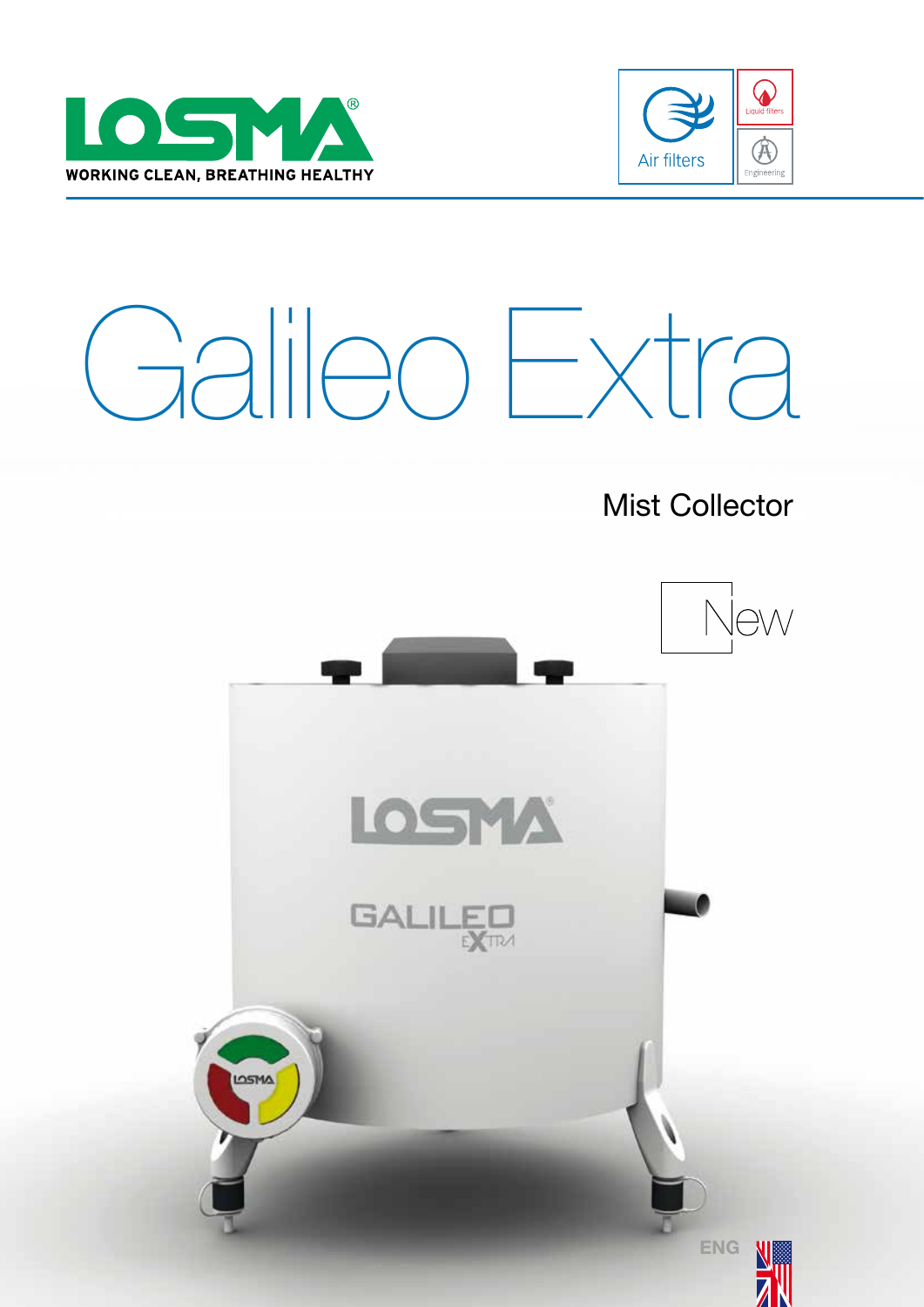# Galileo Extra

Galileo Extra is a patented centrifugal filter for mist generated from neat oil and emulsions used in machine tools, also suitable in the presence of particulate.

Galileo Extra is available in 5 models with throughputs from 325 to 3.500 m3/h.

#### Patented in Italy, Europe, USA, China and Japan.



LOSMA grants that every single system is tested through strict control procedures. Every unit is provided with a qualitative and functional test certificate.

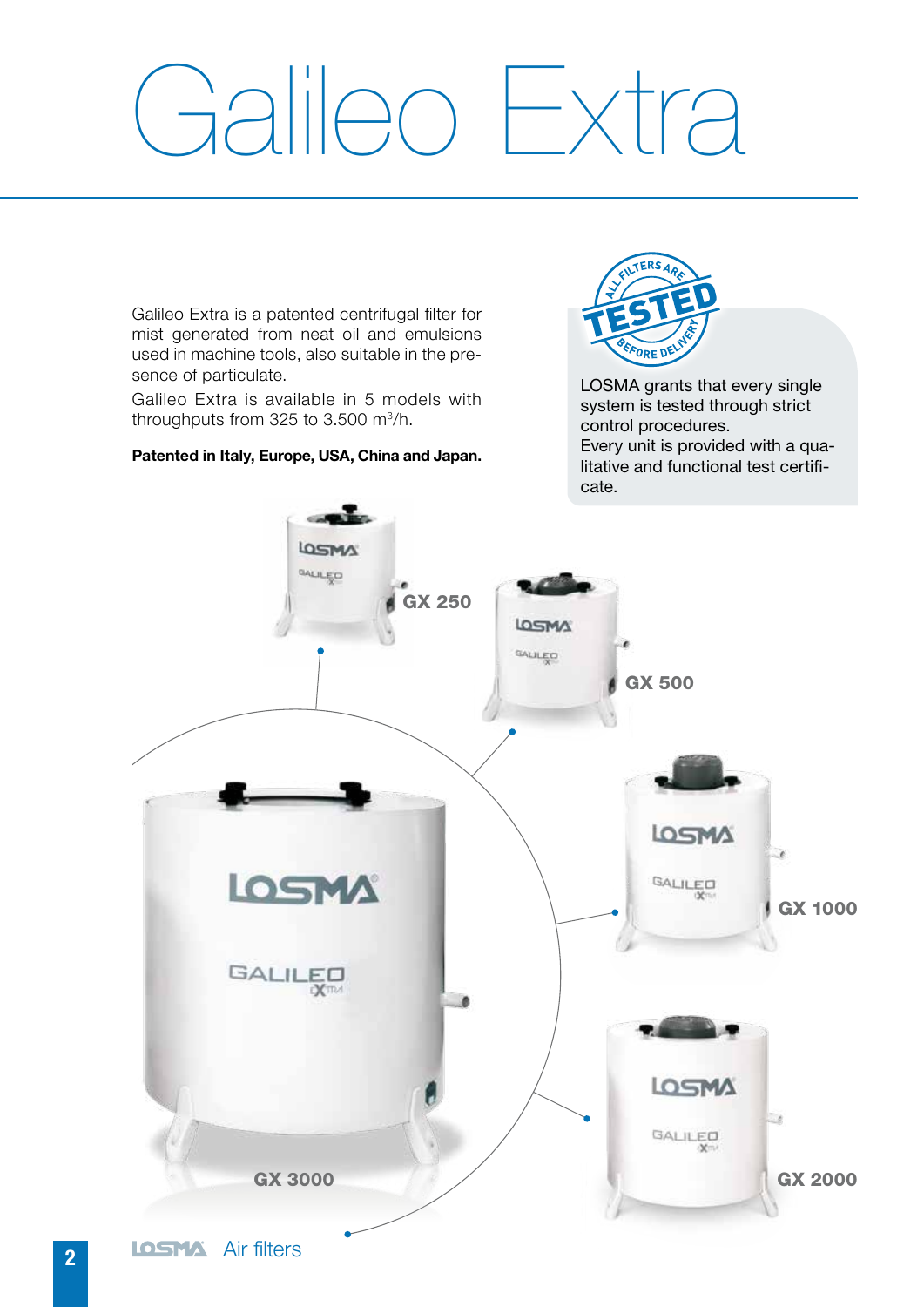

# Working principles



- **1** Polluted air is drawn from machine tool into the lower pre-chamber  $(A)$  of Galileo Extra.
- 2 The acceleration effect, due to the centrifugal force generated by a rotating turbine, makes the oil particles bind together and return to liquid state, using the coalescence principle.
- 3 A special Multilayer filter (B) having high filtration efficiency, stops and catches even the smallest pollutant particles, avoiding their dispersion in environment.
- 4 Thanks to a special drainage tube (C) the liquid oil is sent back to the machine tool, to be re-used in working process.

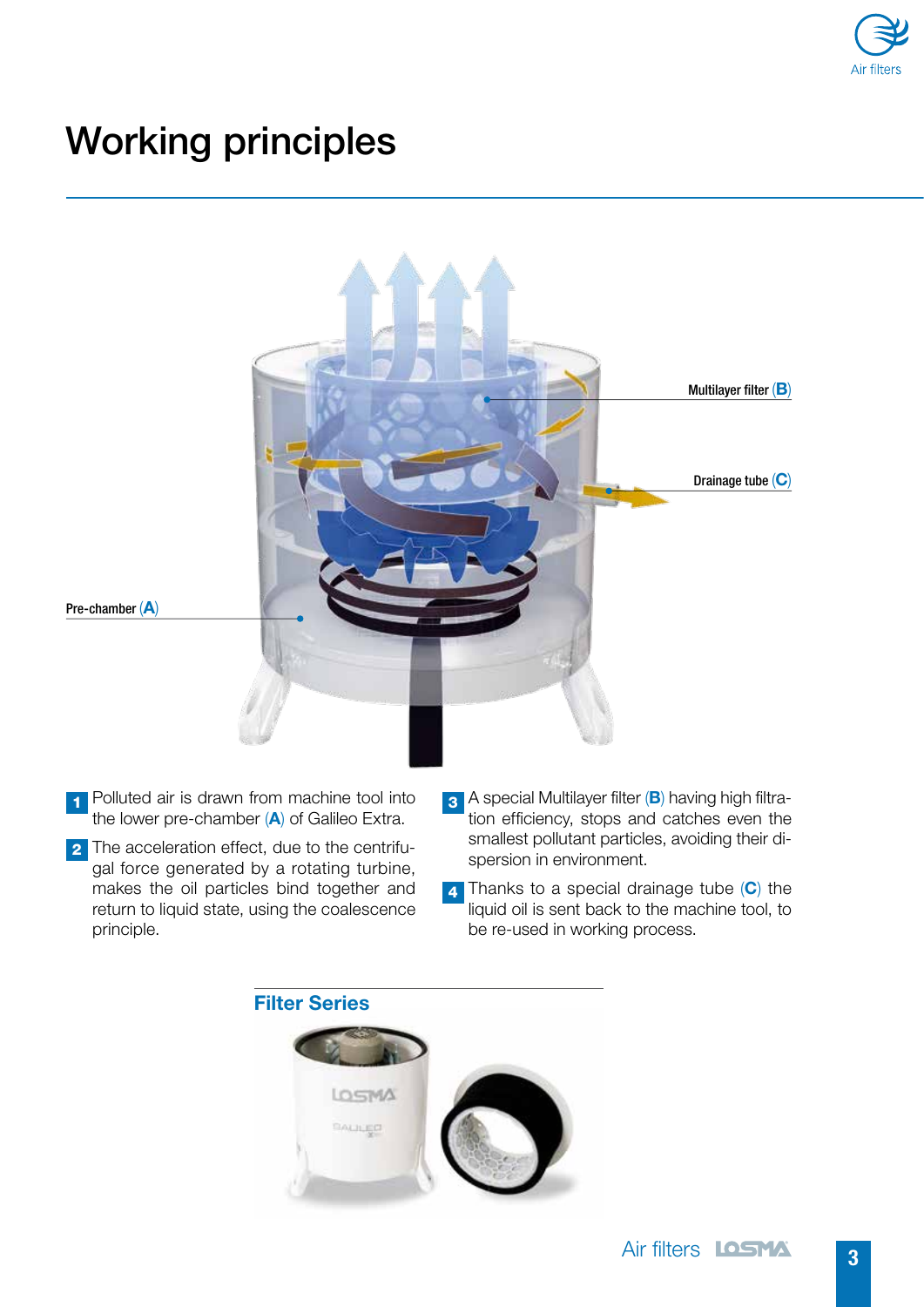

#### NEW FILTERS FOR HIGHER **EFFICIENCY**

Internal filters have been redesigned to increase filtration efficiency even for the smallest particles.

The internal materials, tested by the Losma laboratories, have passed stress compatibility tests in contact with numerous types of oil and emulsions on the market.



#### HIGH FILTRATION LEVEL AND LONG LASTING FILTERS

The combination of the turbine centrifugal action and a high efficiency multilayer filter set guarantees a high filtration level. Filters are positioned after the centrifugal action of the turbine, thus they are exposed to a limited amount of polluting agents, having a small size. This location grants Galileo Extra filters a longer life than the one of the most common centrifugal or static filters in the market.



#### REDUCED ELECTRICAL **CONSUMPTION**

Inspired to Blue Philosophy, Galileo Extra uses energy saving motors with high efficiency and very low power (KW) (see table at page 10).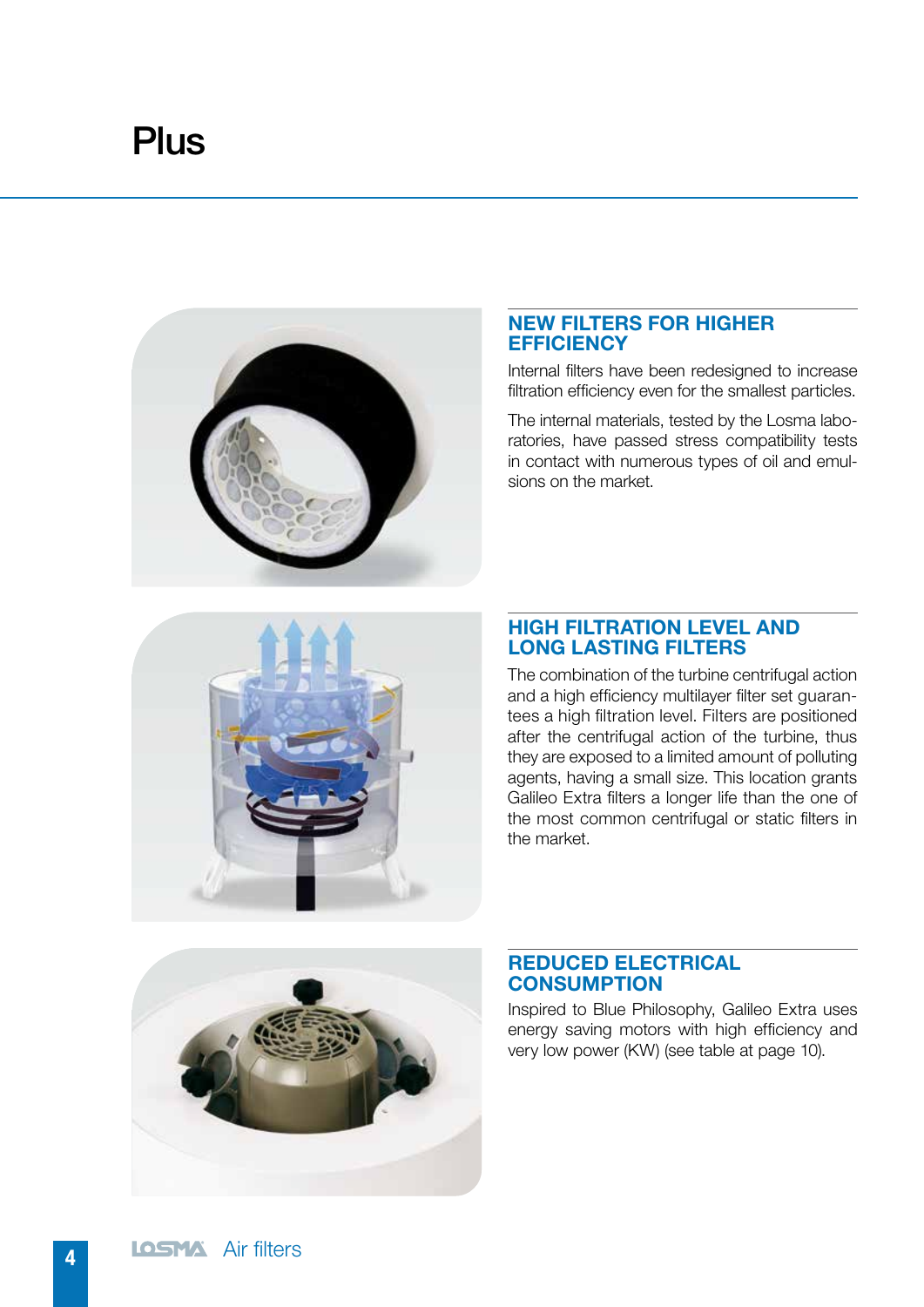



### MORE STATIC PRESSURE THANKS TO NEW TURBINES

Even higher static pressures to maintain optimal suction flow rates also by installing Galileo Extra at a distance from the filtering source Special turbine designed to eliminate the problem of dust deposits on its surface, this turbine solves the problem of vibrations even with large amounts of particulate matter.

#### QUICK AND EASY MAINTENANCE

Internal filters can be cleaned or changed simple opening of a cover.



LOSMA

GALALEO

LOSMA

LOSTMA

that is are

LOSMA

MARED

LOSWA

**TALBAR** 

## INNOVATIVE DESIGN

Galileo Extra combines the Italian design with cutting-edge technologies for a better working environment.

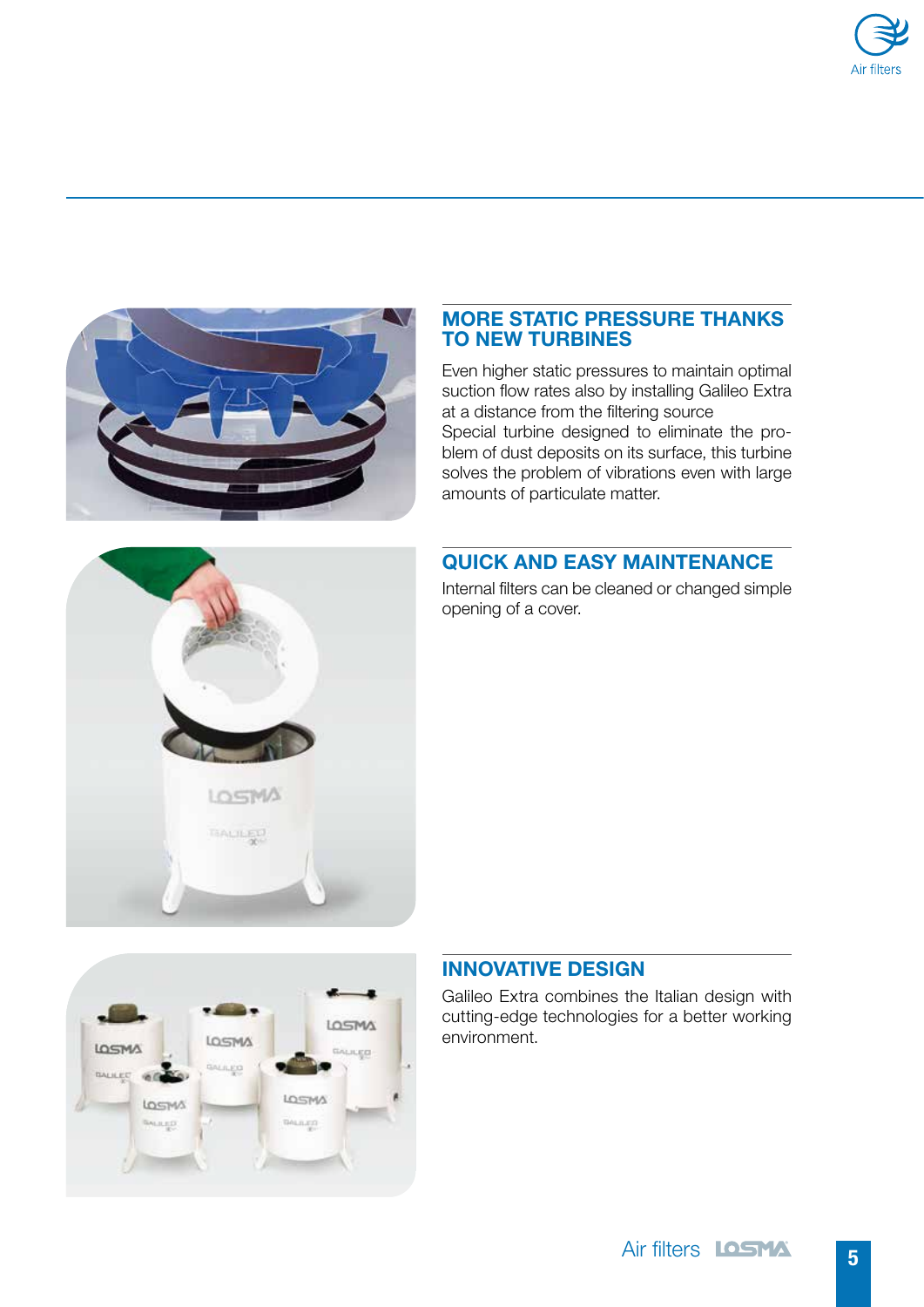## **Optional**

## Filter clogging X-VIEW sensor

The new X-VIEW sensor is able to detect the progressive clogging state of the Galileo Extra filters, signalling three main operating phases (Led version):

- GREEN: Clean Filters:
- YELLOW: Pre clogging;
- RED: Clogging.





Patent application filed

Also thanks to an exclusive software, it is possible to detect possible ANOMALY conditions:

- Upstream obstructions (piping, grid, etc.);
- Zero flow.

Thanks to an integrated TIMER, X-VIEW sensor allows to know when 15,000 working hours (ex. 5 years/ 8 hours per day) have been achieved, which is the recommended threshold for the check of the filter set.

X-VIEW sensor can be positioned on Galileo Extra or in any other part of the machine tool where the operator is more comfortable reading the data. Thanks to the Self-learning button, it automatically

sets itself to the initial values, making installation extremely easy.

From that time, all flow changes are measured according to the GREEN, YELLOW, RED scale.

X-VIEW works with all accessories (G-Guard Plus, G-Clipper Plus, Horizontal input) and it can be integrated with the CNC of the machine tool (IoT Ready version), providing feedback in real time on the air filter conditions.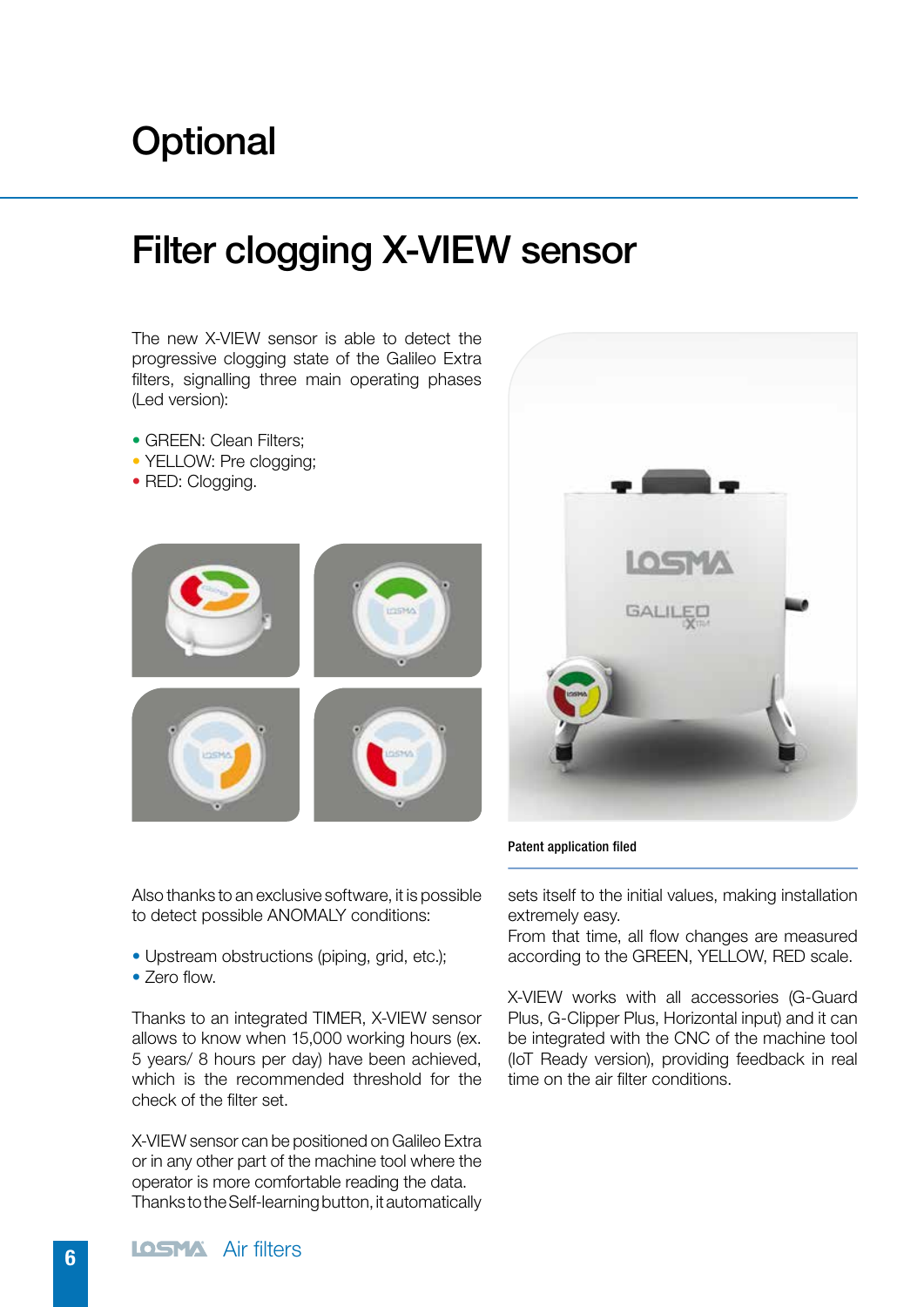

The sensor comes in two versions:

### X-VIEW Led version

Through a luminous signal it shows:

- the filter clogging status: Clean Filters Preclogging - Clogging.
- Possible upstream obstructions: instantaneous or progressive obstructions of the inlet pipe or suction grid in the machine cabin (e.g. chip or liquid build-up).
- Zero flow alarm: e.g. Galileo Extra turned off, motor not working or turned off, piping disconnected).
- Timer: It indicates the achievement of 15,000 working hours (the threshold recommended for check of filters).

#### X-VIEW IoT Ready version

- Transmission of data directly to the CNC machine by cable related to:
- The filter clogging status: Cleaned Filters Preintasamento - Clogging.
- Possible upstream obstructions: instantaneous or progressive obstructions of the inlet pipe or suction grid in the machine cabin (e.g. chip or liquid build-up).
- Zero flow alarm: e.g. Galileo Extra turned off, motor not working or turned off, piping disconnected).
- Timer: It indicates the achievement of 15,000 working hours (the threshold recommended for check of filters).
- Remote or CNC control:
- Configuration conditions: possibility to configure the main monitoring parameters in real time.
- Re-setting of the alarms.
- Timer resetting.
- Zero flow.

# Technical data

#### X-VIEW LED

- Voltage: 24V DC
- Signal type: LED display
- Size: Dimensions: A = 110 mm  $\varnothing$  = 115 mm



## X-VIEW IoT Ready

- Voltage: 24V DC
- Signal type: Digital
- Size: Dimensions: A = 110 mm  $\varnothing$  = 115 mm

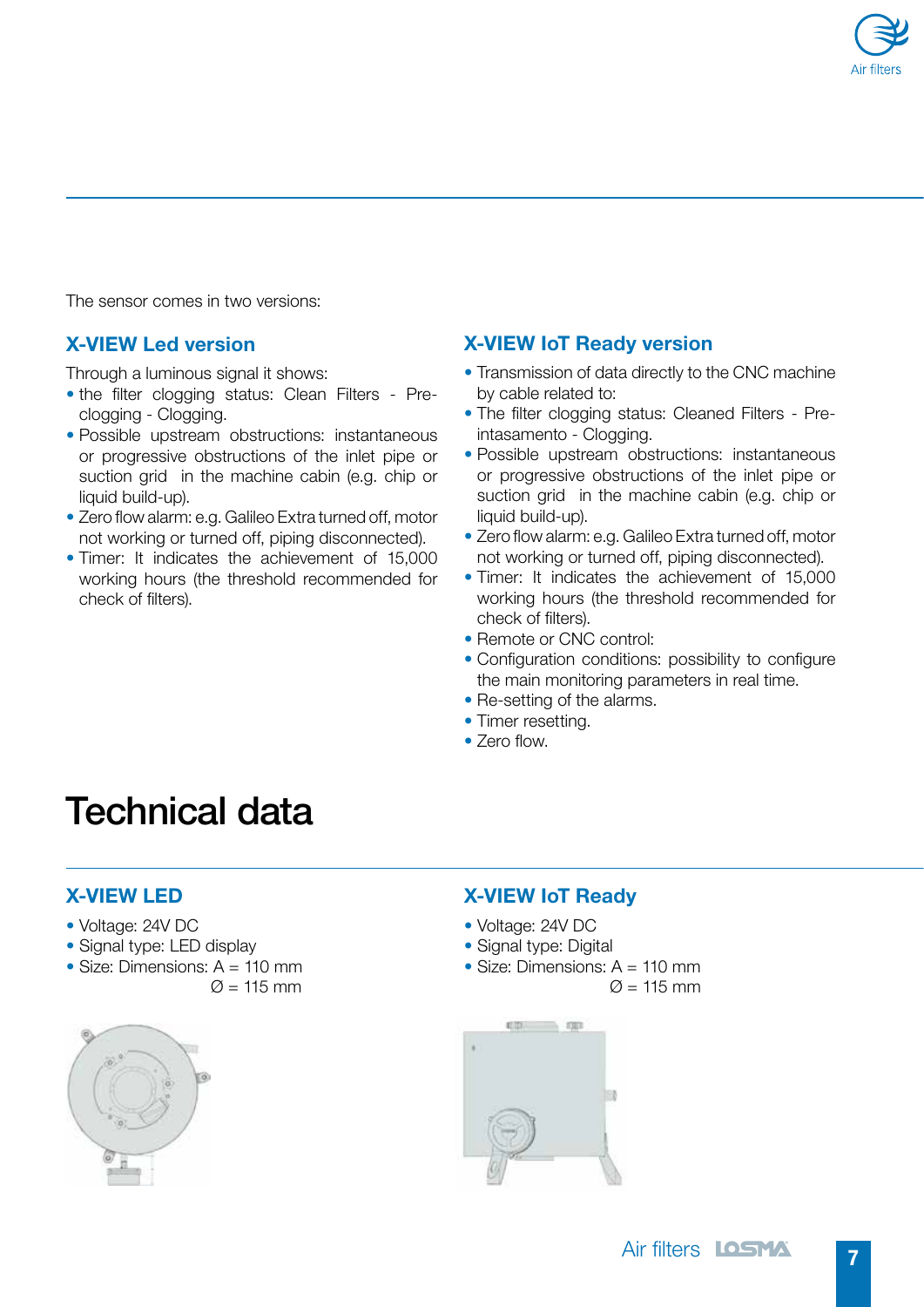## **Optional**

## G-Clipper Plus

Post–filter cartridge for micro-mist, smoke and vapor. It allows to reach a high filtration level up to 99.97%.

### G-Guard Plus

Metallic pre filter to maximise filtration efficiency and filter duration in the presence of high oil mist production, even at high pressures, mixed with powders and metal shavings.

The G-Guard plus has an inspection door for easier maintenance and is completely washable.



## **Installations**

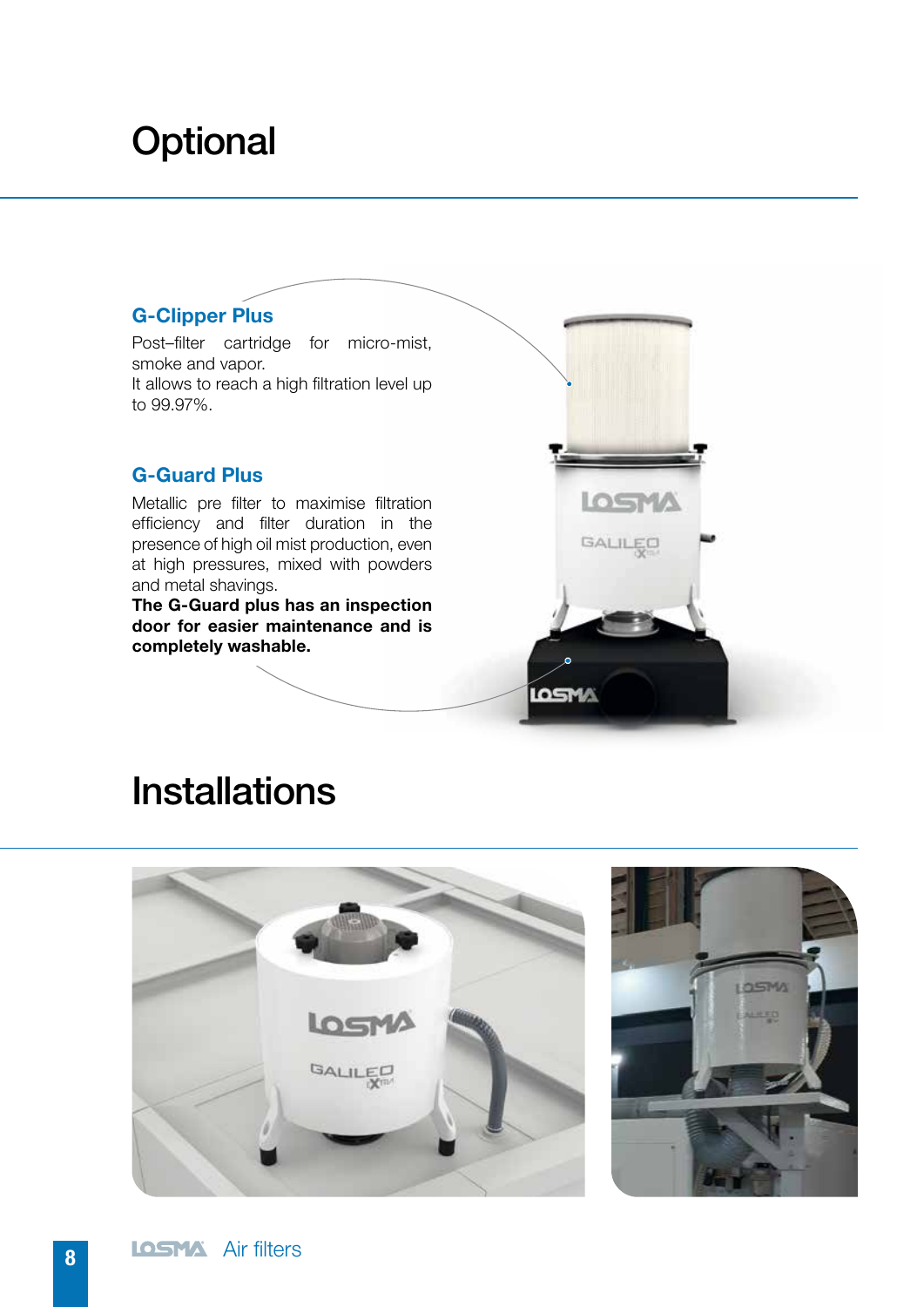

# **Optional**

## Horizontal input

Ideal for installation at operator or trolley height.



## **Installations**

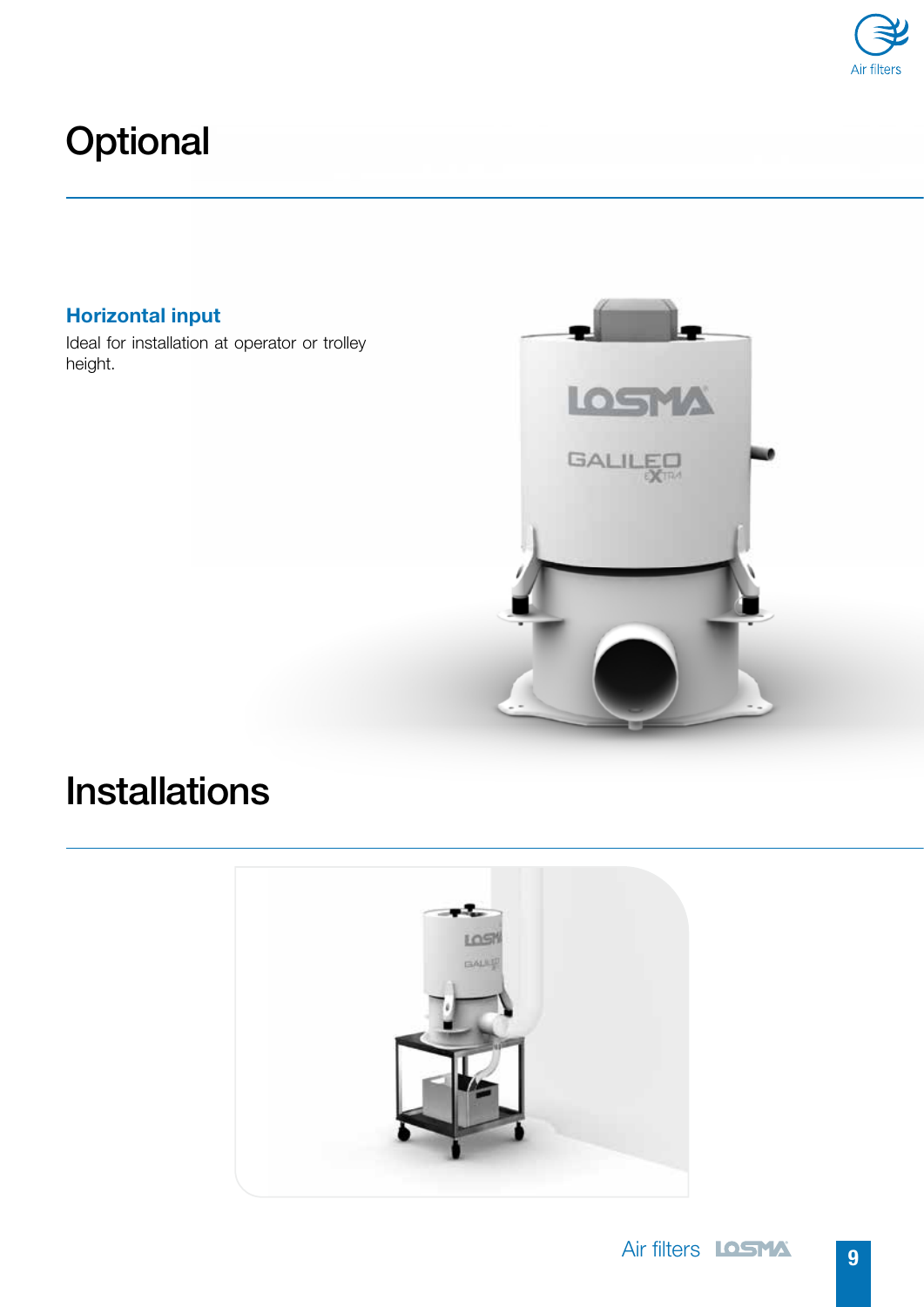# Technical data



| <b>MODELS</b> | Dimensions (mm) |      |     |     |     |    |     |     |      |     |      |     |
|---------------|-----------------|------|-----|-----|-----|----|-----|-----|------|-----|------|-----|
|               | ØA              | <) B | ØC  | D.  | E   | ØF | ØG  | н   |      |     | κ    |     |
| GX250         | 330             | 120  | 78  | 100 | 280 | 25 | 254 | 310 | 700  | 163 | 789  | 99  |
| GX500         | 400             | 120  | 98  | 100 | 310 | 25 | 315 | 310 | 730  | 198 | 838  | 118 |
| GX1000        | 490             | 120  | 148 | 90  | 400 | 25 | 380 | 425 | 930  | 264 | 1083 | 168 |
| GX2000        | 530             | 120  | 148 | 90  | 450 | 25 | 380 | 425 | 950  | 264 | 1133 | 168 |
| GX3000        | 560             | 90   | 198 | 90  | 550 | 25 | 460 | 315 | 1025 | 339 | 1178 | 223 |

| <b>MODELS</b> | <b>Flow Rate</b><br>$(m^3/h)^*$ |         | <b>Pressure</b><br>(Pa) |         | <b>Power</b> |           | Inlet | Noise level<br>(dBa) |         | <b>Net</b><br>Weight | <b>RPM</b><br>(rpm) |           |
|---------------|---------------------------------|---------|-------------------------|---------|--------------|-----------|-------|----------------------|---------|----------------------|---------------------|-----------|
|               | $50$ (Hz)                       | 60 (Hz) | (Hz)<br>50              | 60 (Hz) | $50$ (Hz)    | $60$ (Hz) | (mm)  | $50$ (Hz)            | 60 (Hz) | (kg)                 | $50$ (Hz)           | $60$ (Hz) |
| GX250         | 245                             | 280     | 630                     | 900     | 0.09         | 0.12      | 80    | 61.4                 | 64,2    | 11                   | 2810                | 3420      |
| GX500         | 535                             | 630     | 1040                    | 1100    | 0.25         | 0.29      | 100   | 68.4                 | 72.2    | 15                   | 2835                | 3440      |
| GX1000        | 1020                            | 950     | 520                     | 1680    | 1.10         | .30       | 150   | 69.8                 | 73,4    | 36                   | 2885                | 3480      |
| GX2000        | 1930                            | 1760    | 450                     | 1850    | .50          | 1.75      | 150   | 74.4                 | 75.6    | 41                   | 2910                | 3510      |
| GX3000        | 2300                            | 2750    | 1500                    | 2150    | 2,20         | 2,55      | 200   | 76,2                 | 79,1    | 62                   | 2910                | 3510      |

\* Free inlet.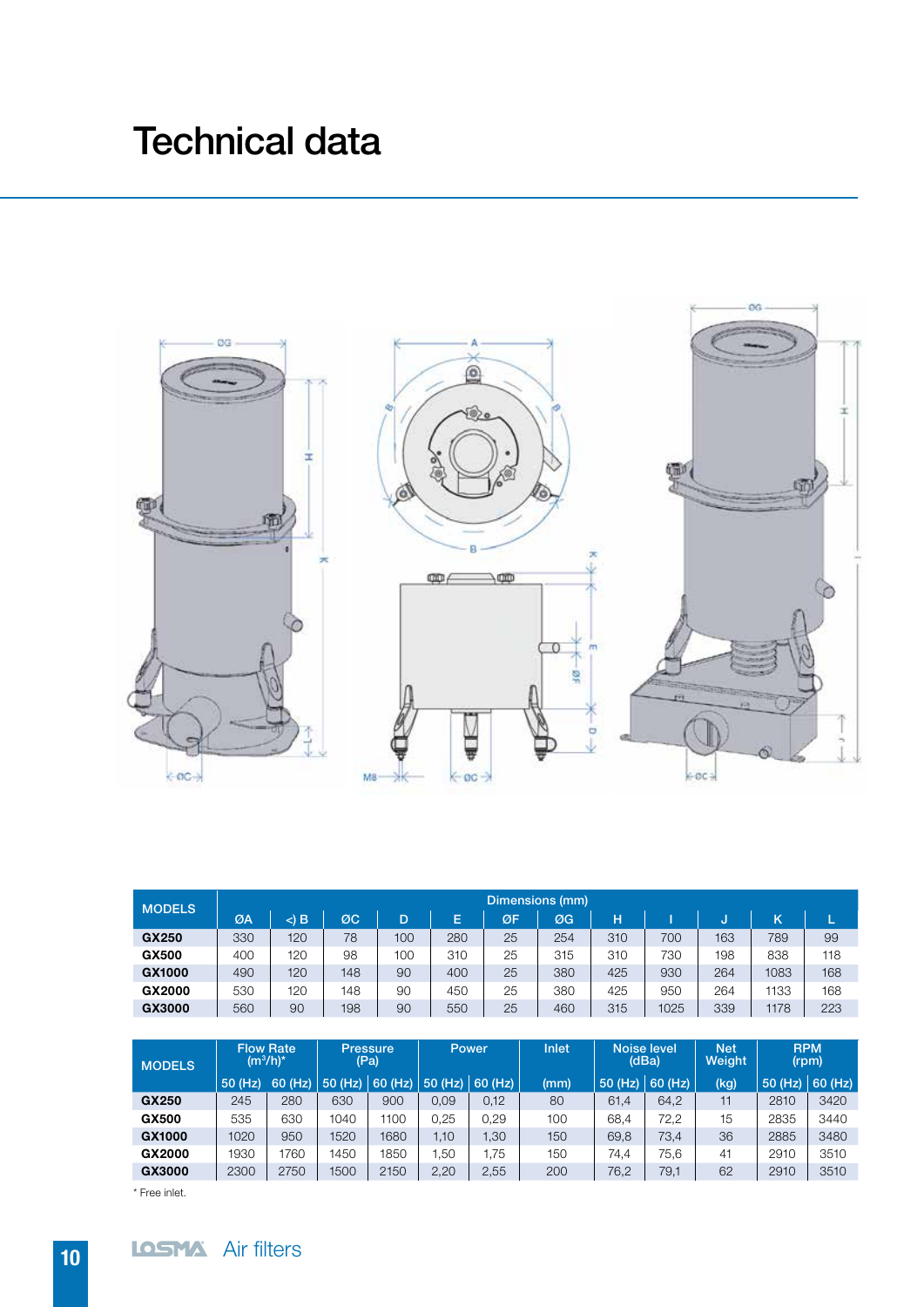